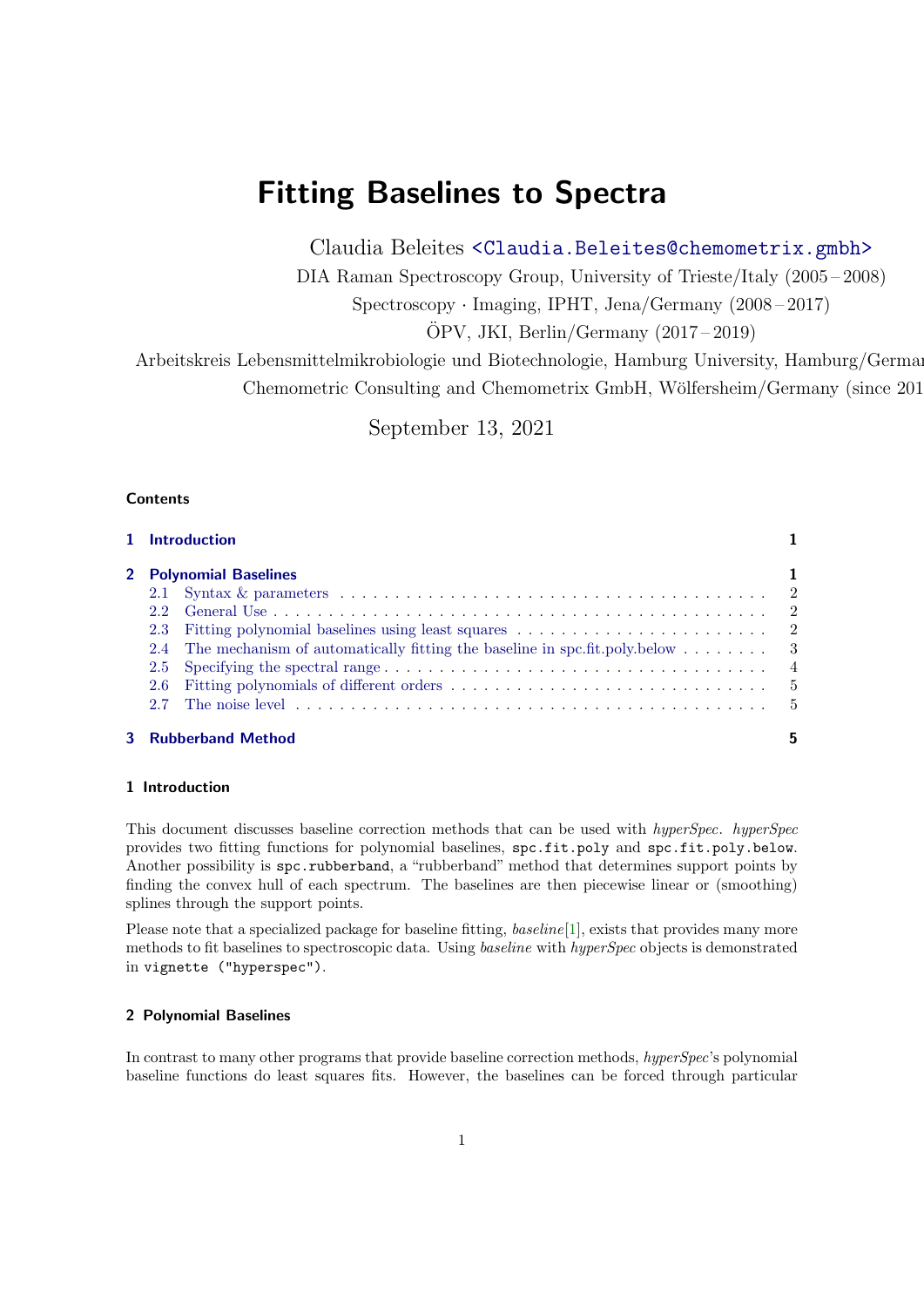points, if this behaviour is needed.

The main difference between the two functions is that spc.fit.poly returns a least squares fit through the complete spectrum that is given in  $\text{fit}$  to whereas spc.fit.poly.below tries to find appropriate spectral regions to fit the baseline to.

#### <span id="page-1-0"></span>2.1 Syntax & parameters

spc.fit.poly (fit.to, apply.to = fit.to, poly.order = 1 spc.fit.poly.below (fit.to, apply.to = fit.to, poly.order = 1, npts.min = NULL,  $noise = 0)$ fit.to: hyperSpec object with the spectra whose baselines are to be fitted. apply.to: hyperSpec object giving the spectral range, on which the baselines should be evaluated. If apply is NULL, a hyperSpec object with the polynomial coefficients is returned instead of evaluated baselines. poly.order: polynomial order of the baselines npts.min: minimal number of data points per spectrum to be used for the fit. npts.min defaults to the larger of 3 times (poly.order + 1) or  $\frac{1}{20th}$  of the number of data points per spectrum. If npts.min  $\leq$  poly.order, a warning is issued and npts.min  $\leq$  poly.order + 1 is used. noise: a vector giving the amount of noise, see below.

#### <span id="page-1-1"></span>2.2 General Use

Both functions fit the polynomial to the spectral range given in hyperSpec object fit.to. If apply.to is not NULL, the polynomials are evaluated on the spectral range of *apply.to.* Otherwise, the polynomial coefficients are returned.

Subtracting the baseline is up to the user, it is easily done as  $hyperSpec$  provides the  $-$  (minus) operator.

#### <span id="page-1-2"></span>2.3 Fitting polynomial baselines using least squares

Commonly, baselines are fit using (single) support points that are specified by the user. Also, usually *n* + 1 support point is used for a polynomial of order *n*. This approach is appropriate for spectra with high signal to noise ratio.

Such a baseline can be obtained by restricting the spectra in  $\hat{f}$ t.to to the respective points (see figure [1\)](#page-2-1):

```
> bl <- spc.fit.poly (chondro [c (1, 101),, c (633, 1788)], chondro [c (1, 101)])
> plot (chondro [c (1, 101)], plot.args = list (ylim = c(200, 600)), col = 1 : 2)
> plot (chondro [c (1, 101),, c(633, 1788)], add = TRUE, col = 1:2,
       lines.args = list (type = "p", pch = 20))
> plot (bl, add = TRUE, col = 1 : 2)
```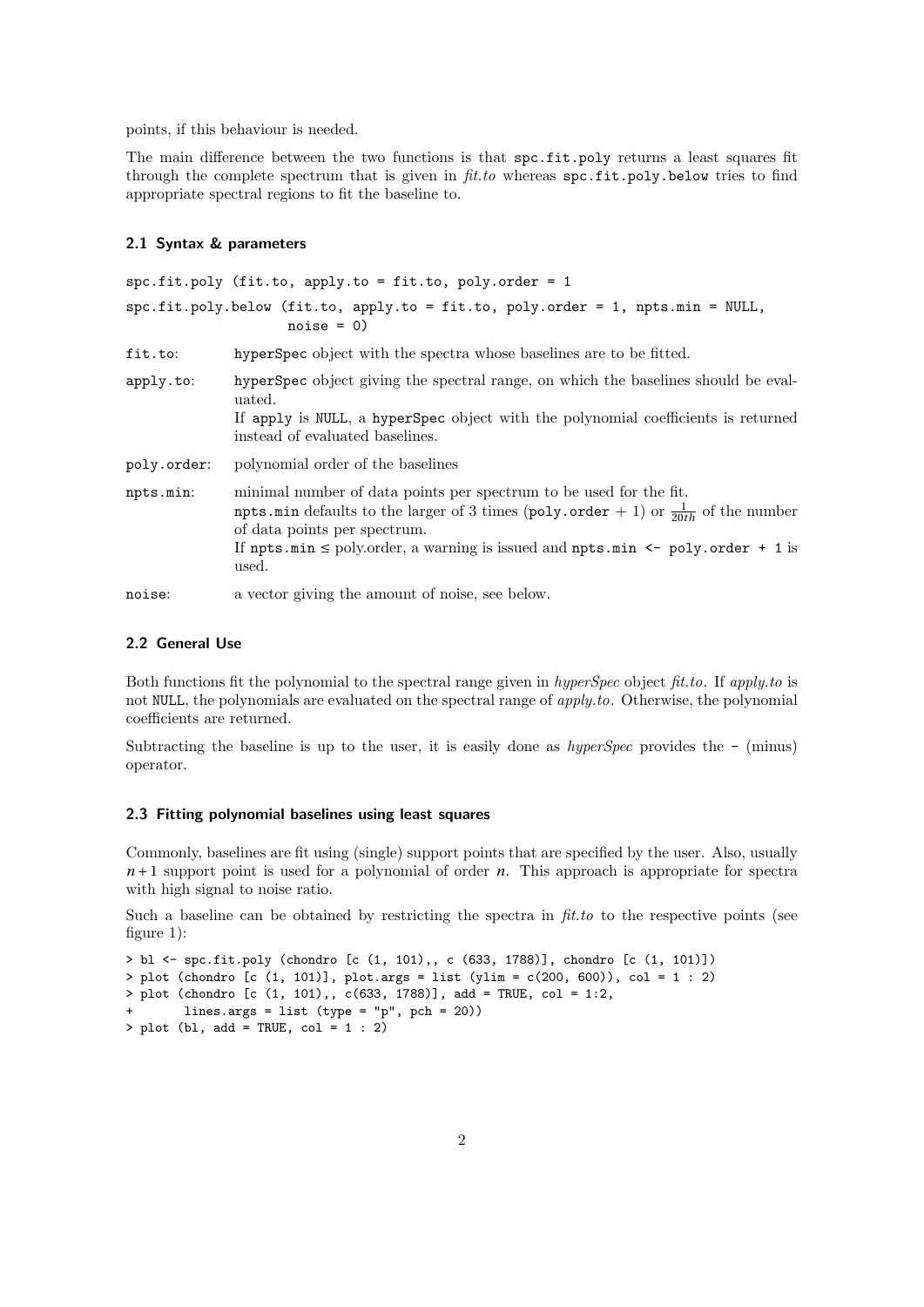<span id="page-2-1"></span>

Figure 1 Fitting a linear baseline through two points. If the signal to noise ratio is not ideal, wavelengths that work fine for one spectrum (black) may not be appropriate for another (red).

However, if the signal to noise ratio is not ideal, a polynomial with  $n+1$  supporting points (i.e. with zero degrees of freedom) is subject to a considerable amount of noise. If on the other hand, more data points consisting of baseline only are available, the uncertainty on the polynomial can be reduced by a least squares fit.

Both spc.fit.poly and spc.fit.poly.below therefore provide least squares fitting for the polynomial.

spc.fit.poly fits to the whole spectral region of  $\hat{f}t.t.$  Thus, for baseline fitting the spectra need to be cut to appropriate wavelength ranges that do not contain any signal.

In order to speed up calculations, the least squares fit is done by using the Vandermonde matrix and solving the equation system by  $qr.solve.$ 

This fit is not weighted. A spectral region with many data points therefore has greater influence on the resulting baseline than a region with just a few data points. It is up to the user to decide whether this should be corrected for by selecting appropriate numbers of data points (e.g. by using replicates of the shorter spectral region).

#### <span id="page-2-0"></span>2.4 The mechanism of automatically fitting the baseline in spc.fit.poly.below

spc.fit.poly.below tries to automatically find appropriate spectral regions for baseline fitting. This is done by excluding spectral regions that contain signals from the baseline fitting. The idea is that all data points that lie above a fitted polynomial (initially through the whole spectrum, then through the remaining parts of the spectrum) will be treated as signal and thus be excluded from the baseline fitting.

The supporting points for the baseline polynomials are calculated iteratively:

1. A polynomial of the requested order is fit to the considered spectral range, initially to the whole spectrum given in  $\hat{f}$ t.to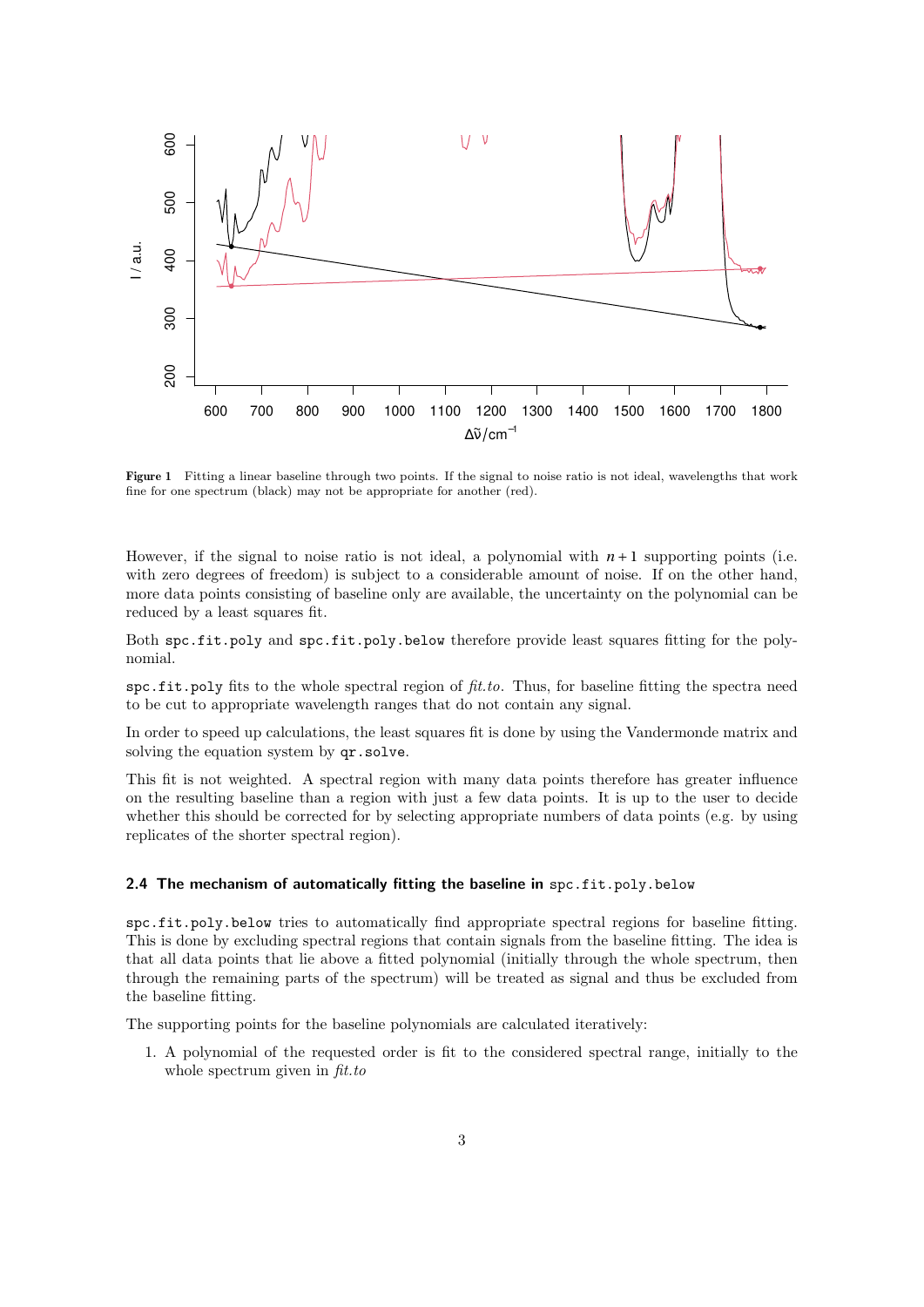<span id="page-3-1"></span>

<span id="page-3-2"></span>Figure 2 Iterative fitting of the baseline. The dots give the supporting points for the next iteration's baseline, color: iterations.



Figure 3 Influence of fit.to on the baseline polynomial. The black baseline is fit to the spectral range 1700–1750 cm<sup>-1</sup>, the blue to  $1720-1750$  cm<sup>-1</sup> only.

2. Only the parts of the spectrum that lie below this polynomial plus the noise are retained as supporting points for the next iteration.

These two steps are repeated until either

- no further points are excluded, or
- the next polynomial would have less than npts.min supporting points.

The baselines and respective supporting points for each iteration of spc.fit.poly.below (chondro [1], poly.order = 1) are shown in figure [2.](#page-3-1)

## <span id="page-3-0"></span>2.5 Specifying the spectral range

It is possible to exclude spectral regions that do not contribute to the baseline from the fitting, while the baseline is used for the whole spectrum. This selection of appropriate spectral regions is essential for spc.fit.poly. But also spc.fit.poly.below can benefit from narrower spectral ranges: the fitting gains speed. The default value for *npts.min* depends on the number of data points per spectrum. Thus one should also consider requiring more support points than the default value suggests.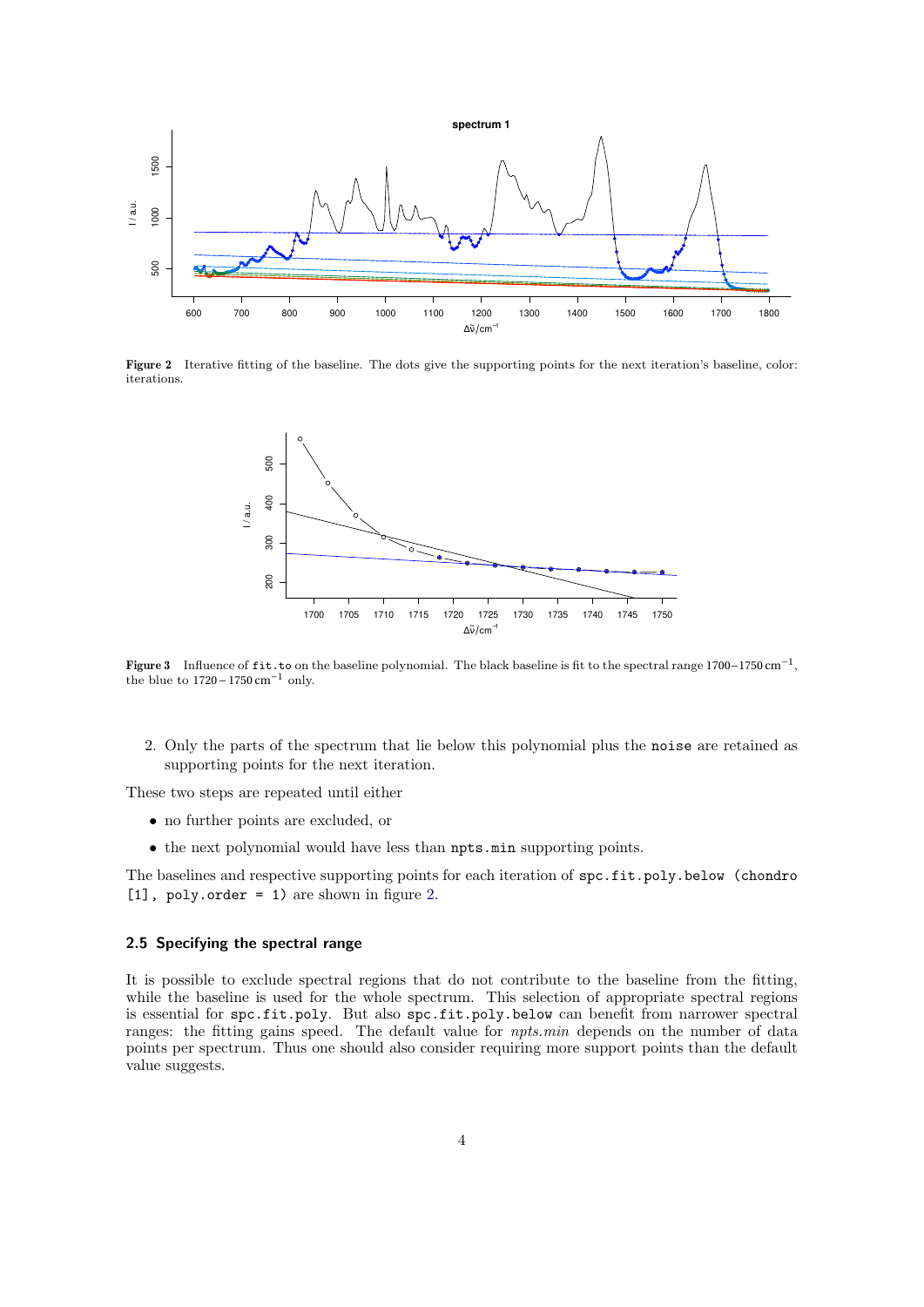<span id="page-4-3"></span>

Figure 4 Baseline polynomial fit to the first spectrum of the chondro data set of order  $0 - 2$  (left to right). The dots indicate the points used for the fitting of the polynomial.

```
> system.time (spc.fit.poly.below (chondro, NULL, npts.min = 20))
```

```
user system elapsed<br>0.428 0.001 0.429
0.428 0.001
```
> system.time (spc.fit.poly.below (chondro [,, c (min ~ 700, 1700 ~ max)], NULL, npts.min = 20))

user system elapsed 0.246 0.000 0.246

The choice of the spectral range in  $fit.to$  influences the resulting baselines to a certain extent, as becomes clear from figure [3.](#page-3-2)

## <span id="page-4-0"></span>2.6 Fitting polynomials of different orders

Figure [4](#page-4-3) shows the resulting baseline polynomial of spc.fit.poly.below (chondro [1], poly.order  $=$  order) with order  $= 0$  to 3 for the first spectrum of the chondro data set.

#### <span id="page-4-1"></span>2.7 The noise level

Besides defining a minimal number of supporting points, a "noise level" may be given. Consider a spectral range consisting only of noise. The upper part of figure [5](#page-5-1) illustrates the problem. As the baseline fitting algorithm cannot distinguish between noise and real bands appearing above the fitted polynomial, the resulting baseline (black) is too low if the noise parameter is not given.

Setting the noise level to 4 (2 standard deviations), the fitting converges immediately with a much better result. The resulting baselines for spc.fit.poly.below (chondro [1], poly.order = 1, noise = 12) of the whole spectrum are shown in the middle and lower part of figure [5](#page-5-1)

noise may be a single value for all spectra, or a vector with the noise level for each of the spectra separately.

#### <span id="page-4-2"></span>3 Rubberband Method

Particularly Raman spectra often show increasing background towards  $Δ*v* = 0$ . In this case, polynomial baselines often either need high order or residual background is left in the spectra.

In that case, smoothing splines fitted through the supporting points are a good alternative.

For the paracetamol spectrum (fig. [6\)](#page-6-0), a noise level of 300 counts and the equivalent of 20 degrees of freedom work well.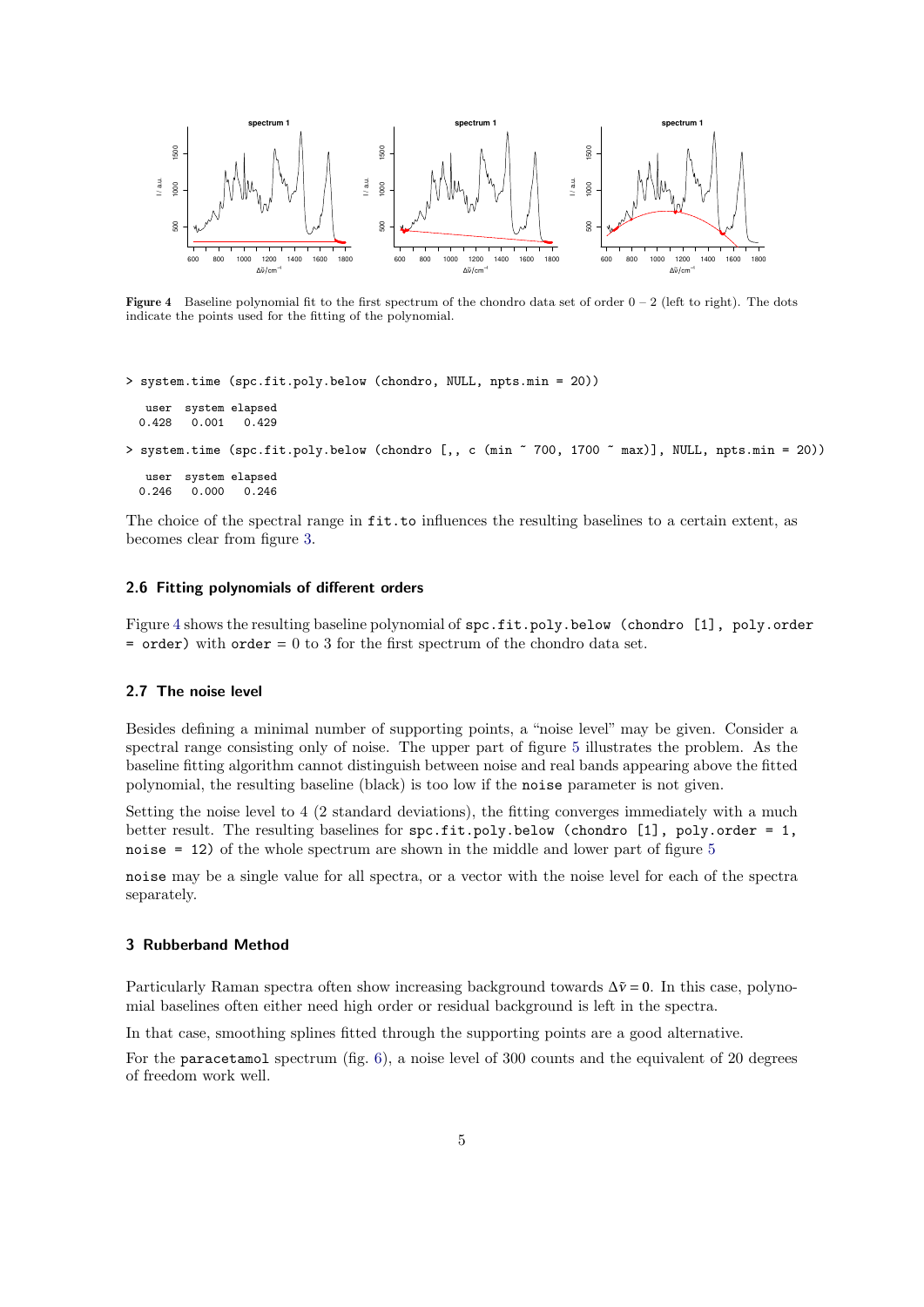<span id="page-5-1"></span>

Figure 5 Iterative fitting of the baseline with noise level. Upper part: effects of the noise parameter on the baseline of a spectrum consisting only of noise and offset: without giving noise the resulting baseline (black) is clearly too low. A noise level of 4 results in the blue baseline. The lower part show the baseline fitting with noise level on the complete spectrum. Colour: iterations, dots: supporting points for the respectively next baseline. Dashed: baseline plus noise. All points above this line are excluded from the next iteration.

 $>$  bl  $\le$  spc.rubberband (paracetamol [,, 175  $\degree$  1800], noise = 300, df = 20)

However, there is possibly some background left between  $1200$  and  $1750 \text{ cm}^{-1}$  where the original spectrum is slightly concave. This can be corrected by bending the spectrum before applying the rubberband correction (fig. [7\)](#page-6-1):

```
> bend <- 5e4 * wl.eval (paracetamol [,, 175 ~ 1800], function (x) x^2, normalize.wl=normalize01)
> bl <- spc.rubberband (paracetamol [,, 175 ~ 1800] + bend) - bend
```
### **References**

<span id="page-5-0"></span>[1] Kristian Hovde Liland, Trygve Almøy, and Bjørn-Helge Mevik. Optimal choice of baseline correction for multivariate calibration of spectra. Applied Spectroscopy, 64:1007–1016, 2010.

#### Session Info

```
R version 4.1.1 (2021-08-10)
Platform: x86_64-pc-linux-gnu (64-bit)
Running under: Ubuntu 20.04.3 LTS
Matrix products: default
BLAS: /usr/lib/x86_64-linux-gnu/openblas-pthread/libblas.so.3
LAPACK: /usr/lib/x86_64-linux-gnu/openblas-pthread/liblapack.so.3
```